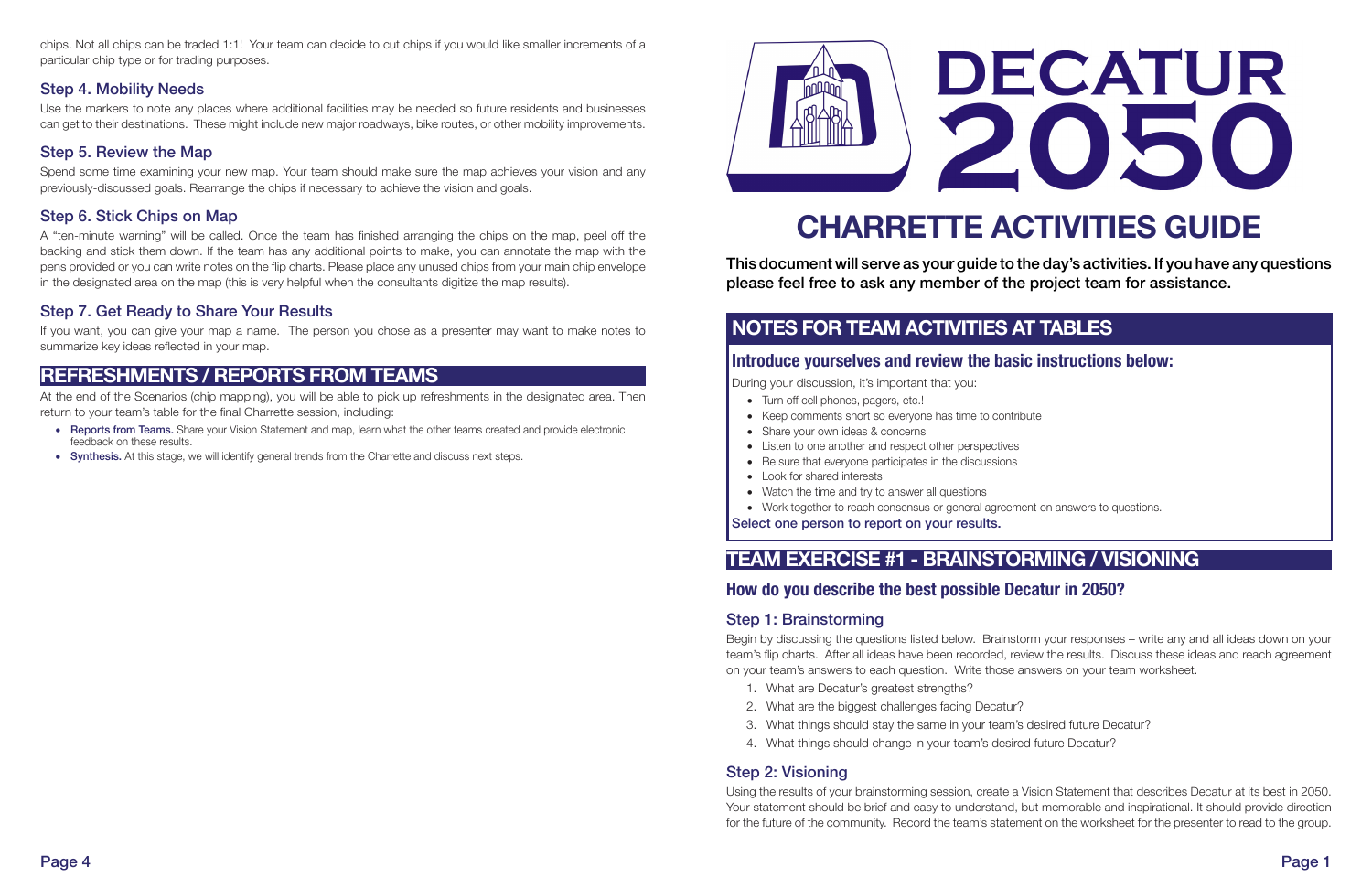# TOPICAL STATIONS ACTIVITY

#### How do these important issues contribute to your desired future for Decatur 2050?

During this segment, we invite you to visit the stations around the room to provide your input about important issues in Decatur. Here are the instructions for the activities at each station. If you agree with a previously written comment, place a check-mark beside it.

#### Station 1: Housing and Economic Development

What types of housing are appropriate for people who live or want to live in Decatur?

#### What should Decatur focus on in terms of attracting desired business and economic growth?

- Place a dot beside the images you feel represent appropriate types of housing for the future of Decatur.
- Write in any housing-related comments on the flip chart or sticky notes provided.
- Use sticky notes on map to locate and name destinations that you frequent.
- Use flipchart to note where you go in Decatur for entertainment; for dining; for work; and for shopping.
- If you agree with a previously written comment, place a check-mark beside it.

- • Are additional parks, open spaces, or trail connections needed? Where? Use dots and markers to mark these on the map.
- Use the flip charts to list things you think are important so Decatur will appeal to families with children; young adults; empty nester's/seniors; out of town visitors; or all people in general.
- If you agree with a previously written comment, place a check-mark beside it.

#### Station 2: Activities for All Ages

#### What will make Decatur a desirable community for people at all stages of their lives?

#### Station 3: Mobility

#### How can vehicular and non-vehicular mobility be improved for travel within Decatur and surrounding communities?

- Use flip chart to note needed improvements.
- Use sticky notes on map to locate needed improvements.
- Are additional road connections needed? Where? Use dots and markers to mark these on the map.
- If you agree with a previously written comment, place a check-mark beside it.

#### Station 4: Downtown Decatur

#### What would make Downtown Decatur a more desirable place/destination in the future?

- Place a dot beside the images that represent the improvements/activities you would like to see.
- Are additional sidewalks, parking, or green spaces needed? Where? Use dots and markers to mark these on the map.
- Write down any comments related to Downtown Decatur on the flip chart or sticky notes provided.
- If you agree with a previously written comment, place a check-mark beside it.

• Place Types Menu - Review the possible development type options. Go over the Place Type Menu to orient yourself to the kinds of development that may occur in Decatur in the future. The menu shows that different land use types are represented by chips (or stickers). The Place Type Menu handout summarizes the chip type information shown in the presentation. Understanding the trade-offs in terms of cost, capacity and land use implications between these land use and transportation types is fundamental to completing the exercise. This will be discussed in the presentation. If your team

• Place Type Chips - Decide the mix of neighborhoods and employment for Decatur 2050.

#### Station 5 - Additional Comments

This station provides the opportunity for people to comment on any other issues they think should be addressed in the comprehensive plan. It also provides a place for comments related to other City issues or programs, which will be referred to the appropriate departments for follow-up.

• Markers - Identify big ideas on the map. Your team will use the colored markers to show important locations or areas on the map. You may want to use markers to identify parks and open spaces to retain, important activity centers or

## TEAM EXERCISE #2 - ALTERNATIVE FUTURE

#### What future development pattern will do the best job to achieve your desired future for Decatur 2050?

# This segment of the Charrette is an exercise for your team to decide how future development might be accommodated

throughout the City and its ETJ. The instructions below explain what to do in this seven-step activity.

#### Step 1: Getting Organized

Team members begin by writing their names on the base map in the designated location and locating their homes and workplaces on the map to get oriented. You may want to review the vision statement your team developed earlier today.

#### Your team's primary task is to create a map of future development that accommodates projected growth and achieves your team's vision

 As you begin this activity, you may want to discuss more specific goals that help accomplish your team's vision statement. Goals can include anything related to the type and intensity of new development, transportation or other infrastructure systems, parks and natural areas, economic development or similar topics. Throughout the session, you should return to the Vision Statement and these goals to make sure that your team is achieving what you set out to do. If your team identifies some specific goals, write them in the "Comments" section of the map.

#### Your team will also want to review the materials you'll be using for this activity. These include:

At each table is an envelope filled with a number of different chips. These chips are scaled to the map and represent the amount of population and employment growth projected for Decatur by the year 2050. The mix of chips represents the continuation of Wise County development trends. Remember that your team does not need to stick with the exact allocation

- has questions, please ask one of the consultant team members to assist you.
- of chips that are in the envelope. See step 3 below for information about trading chips
- transportation routes.

#### Step 2. Areas to Retain

Use the colored markers to note any areas that your team does not want to consider for future development. These could include floodplains, major tree stands, and other important natural areas.

#### Step 3. Desired Future Development

The focus of this activity is to place chips on the map representing the team's desired vision for development of the City. As you place the chips, you should think of how these land use changes might relate to other factors such as current and future transportation improvements in the region.

During this step, it is important that your team play with different ideas as the chips are moved around. This is the time to experiment with different themes. Don't stick the chips down yet!

Facilitators will be walking around with additional chips that you can trade to maintain the same growth projections but with a different development alternative. For example, your team may want to trade in some Suburban Living chips for other residential type chips. Refer to the "chip trading sheet" at each table for guidance on how to trade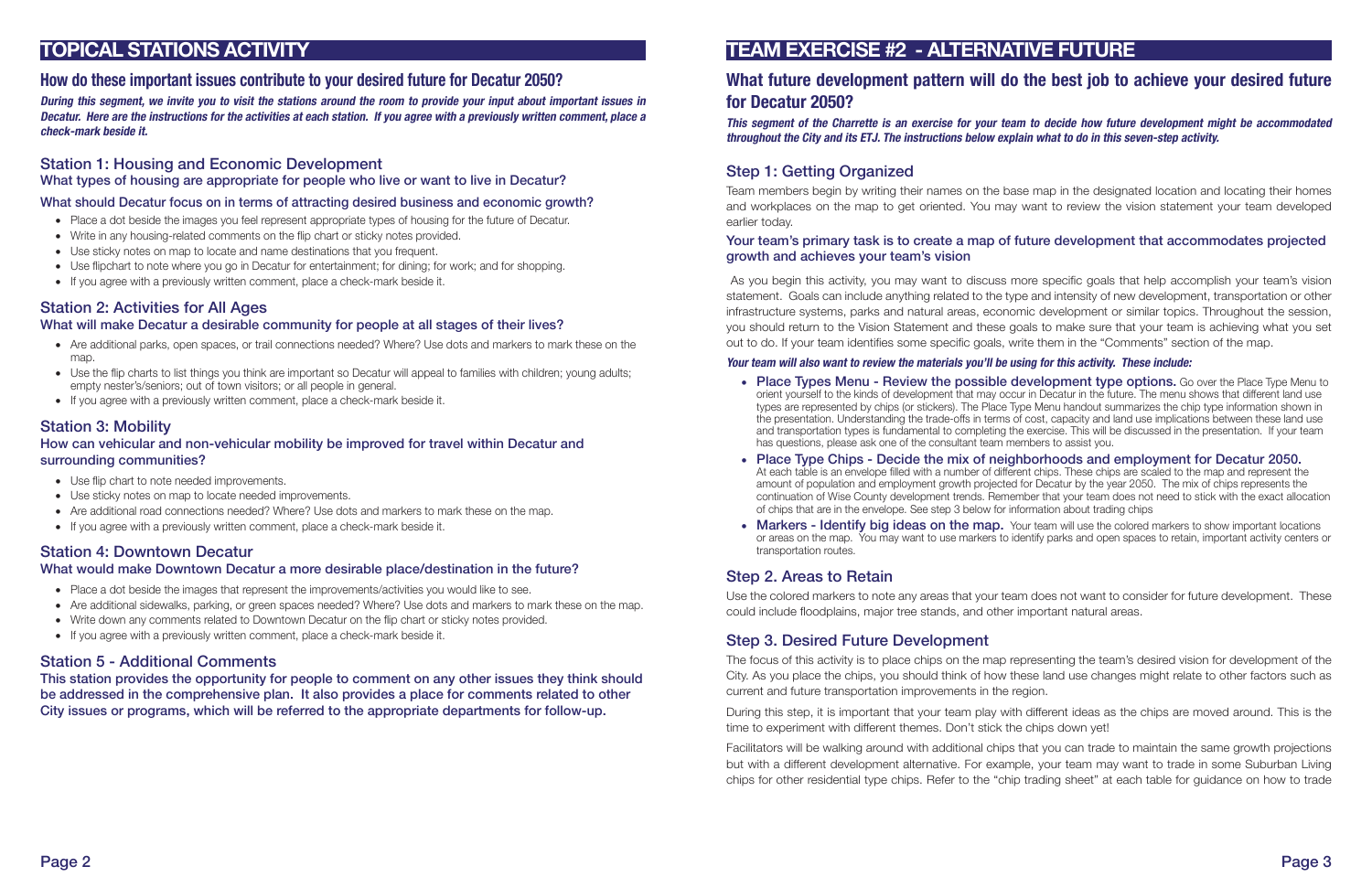



# **TEAM EXERCISE #1 - VISIONING**

In 2050, Decatur will be:

# **TEAM EXERCISE #1 - BRAINSTORMING**

1. What are Decatur's greatest strengths?

2. What are the biggest challenges facing Decatur?

3. What things should stay the same in your team's desired future Decatur?

team's ideas to the group.

4. What things should change in your team's desired future Decatur?

| <u> 1965 - Johann John Harry Harry Harry Harry Harry Harry Harry Harry Harry Harry Harry Harry Harry Harry Harry</u> |  |  |
|----------------------------------------------------------------------------------------------------------------------|--|--|
|                                                                                                                      |  |  |
|                                                                                                                      |  |  |
|                                                                                                                      |  |  |
|                                                                                                                      |  |  |
|                                                                                                                      |  |  |
|                                                                                                                      |  |  |
|                                                                                                                      |  |  |
|                                                                                                                      |  |  |
|                                                                                                                      |  |  |
|                                                                                                                      |  |  |
|                                                                                                                      |  |  |
|                                                                                                                      |  |  |

#### Please turn in this worksheet to the project team after presenting your